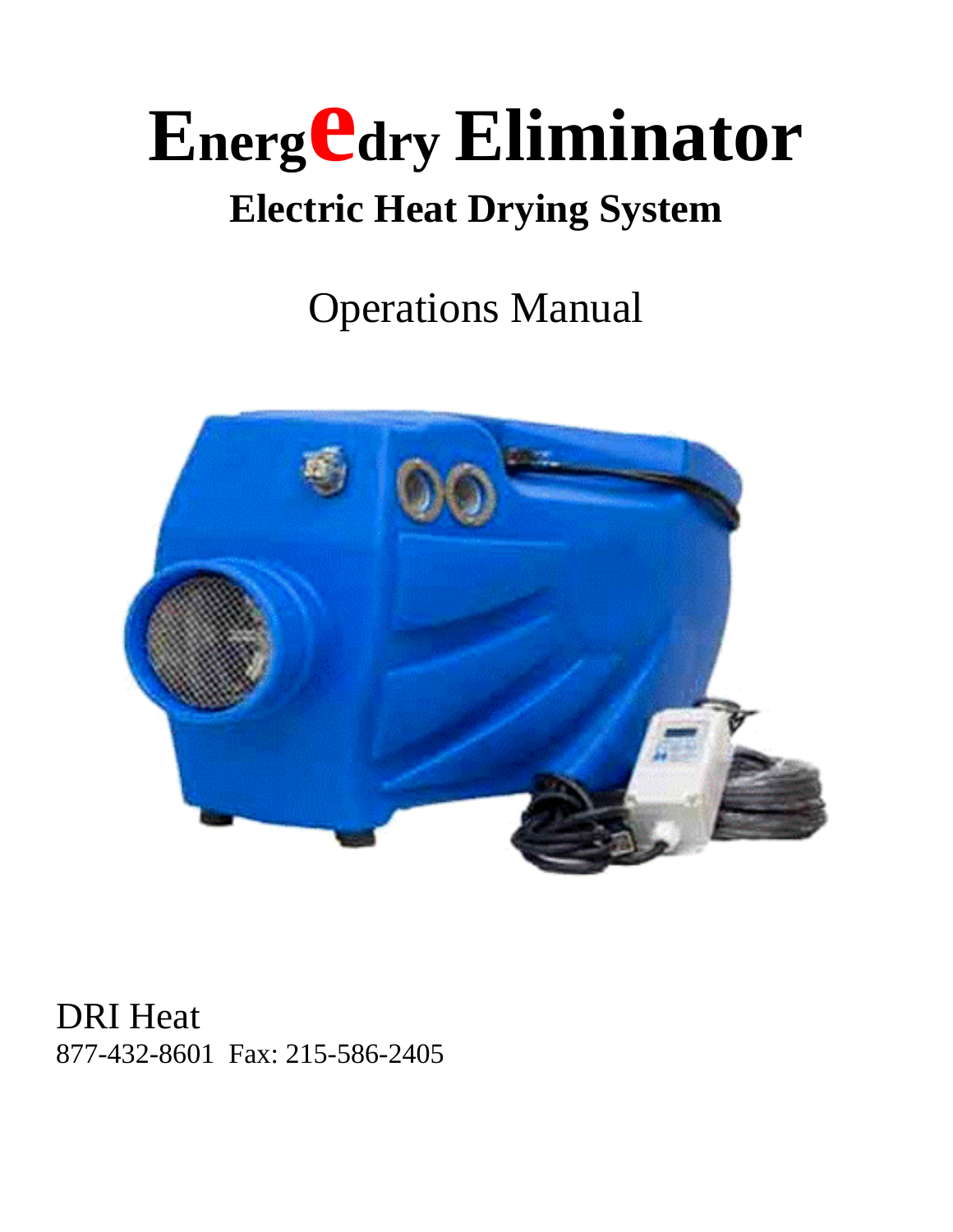## Energ Cdry Eliminator **Safety Page**

Read this owner's manual carefully before using your Eliminator

#### Caution: Eliminator Safety Information

| Never use the Eliminator in conditions exceeding 130F degrees.                               |
|----------------------------------------------------------------------------------------------|
| Never set the Thermostat control to higher than 130F degrees.                                |
| Never use an extension cord smaller than 12 gauge.                                           |
| Never use an extension cord longer than 100'.                                                |
| Never drop the Eliminator. Internal damage may occur.                                        |
| Never clean or service the Eliminator while plugged into a live electrical power source.     |
| Never operate the Eliminator in standing water.                                              |
| Always wear rubber gloves and boots when operating the Eliminator in damp conditions.        |
| Never operate the Eliminator unless all panels and guards are in place and properly secured. |
| Always keep the air inlet $\&$ outlet clear of any obstructions and loose material.          |
| Never operate the Eliminator without the fan on.                                             |
| Never operate the Eliminator with a damaged cord(s).                                         |
| Never operate the Eliminator with loose cord connections.                                    |
| Warning: Ignoring these safety precautions may result in personal injury.                    |

## DRI Heat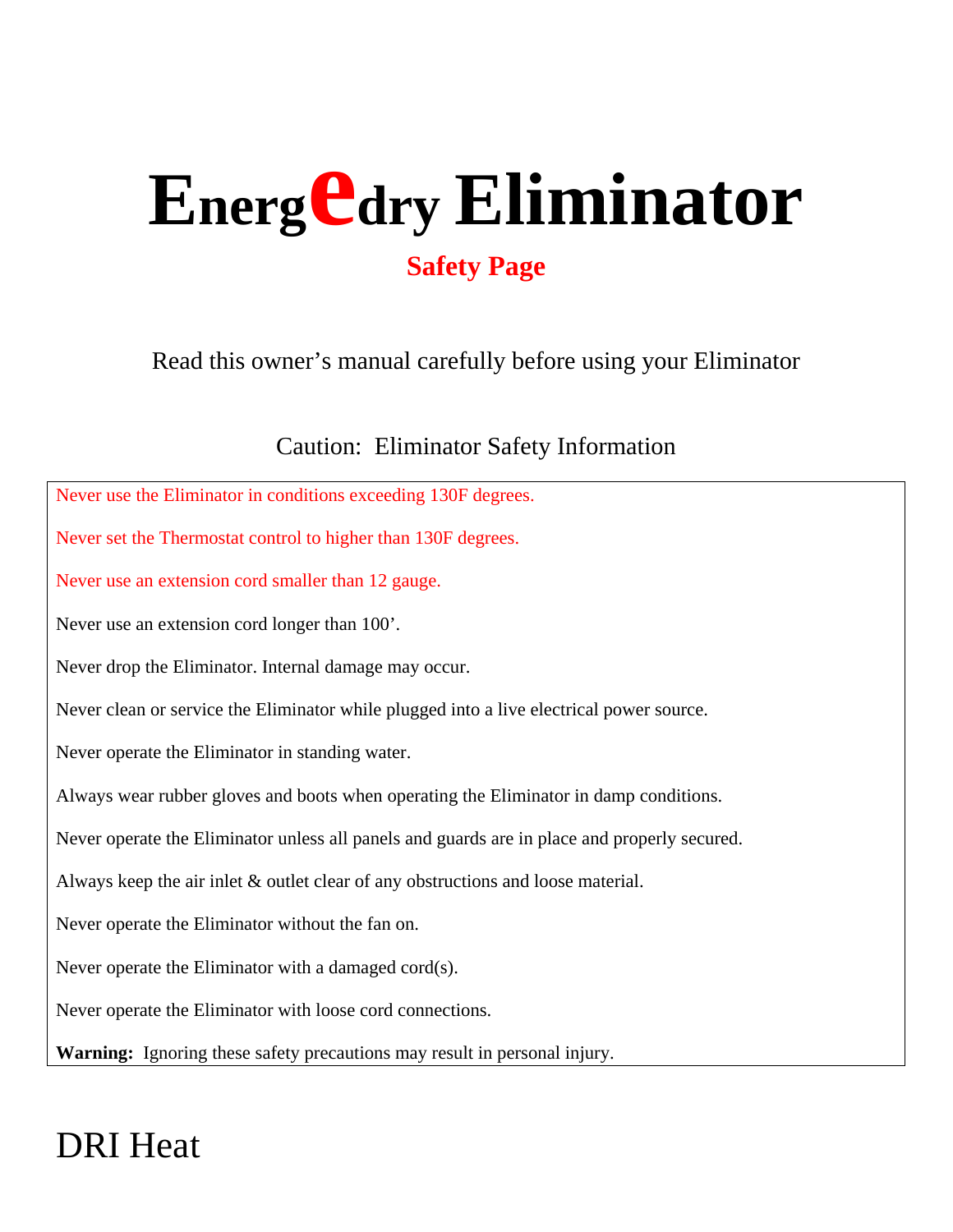#### **K & J Representatives, LLC 5 Year Limited Warranty Eliminator Heat Drying System**

#### **Warrantor: K & J Representatives, LLC, 6677 Inter Cal Way, Prescott, AZ 86301. Telephone: 602-723- 2534, Fax: 928-277-8123**

Who is Covered: This warranty extends to the original end-user and may not be assigned or transferred.

**Warranty Period:** The term of the warranty coverage from the date of purchase is:

- 5 years on the housing
- 1 year on parts and labor

**Warranty Coverage:** K & J Representatives, LLC warrants that, for one (1) year, the Eliminator Heat Drying System manufactured by K & J Representatives, LLC will operate free from defects in material or workmanship, or K & J Representatives, LLC, at its option, will repair or replace the defective part(s), free of charge.

K & J Representatives, LLC further warrants that for a period of five (5) years, the housing of the Eliminator manufactured by K & J Representatives, LLC will be free from defects in material or workmanship, K & J Representatives, LLC will repair of replace the defective part(s), providing that all labor and shipping costs for the defective part(s) shall be borne by the end-user.

This warranty **does not** cover any defect, malfunction, etc… resulting from improper operation, lack of maintenance, freezing, corrosion from chemicals, condensation, tampering, modification, unauthorized or improper repair, accident, acts of nature, or normal wear to items such as power cords, plug adaptors or other items which require replacement resulting from normal usage.

**End-User Responsibilities:** Warranty service must be performed by a firm or Individual authorized by K & J Representatives, LLC. The end-user must contact K & J Representatives, LLC at the above location. K & J Representatives, LLC will arrange for covered warranty service. All covered warranty service will be arranged during normal business hours.

**Limitations and Exclusions:** If any part of the Eliminator manufactured by K & J Representatives, LLC is repaired or replaced as covered warranty, the new part shall be warranted only for the remainder of the original warranty period of the Eliminator.

Upon expiration of the written warranty applicable to the K  $\&$  J Representatives, LLC Eliminator or any part thereof, all other warranties implied by law, including merchantability and fitness for a particular purpose, shall also expire. All warranties made by K & J Representatives, LLC are set forth herein, and no claim may be made against K & J Representatives, LLC on any oral warranty. In no event shall K & J Representatives, LLC, in connection with the sale, operation, repair or replacement of any K & J Representatives, LLC device or part thereof be liable under any legal theory for any special, indirect or consequential damages including without limitation water damage, lost profits, delay, or loss of use or damage to any real or personal property.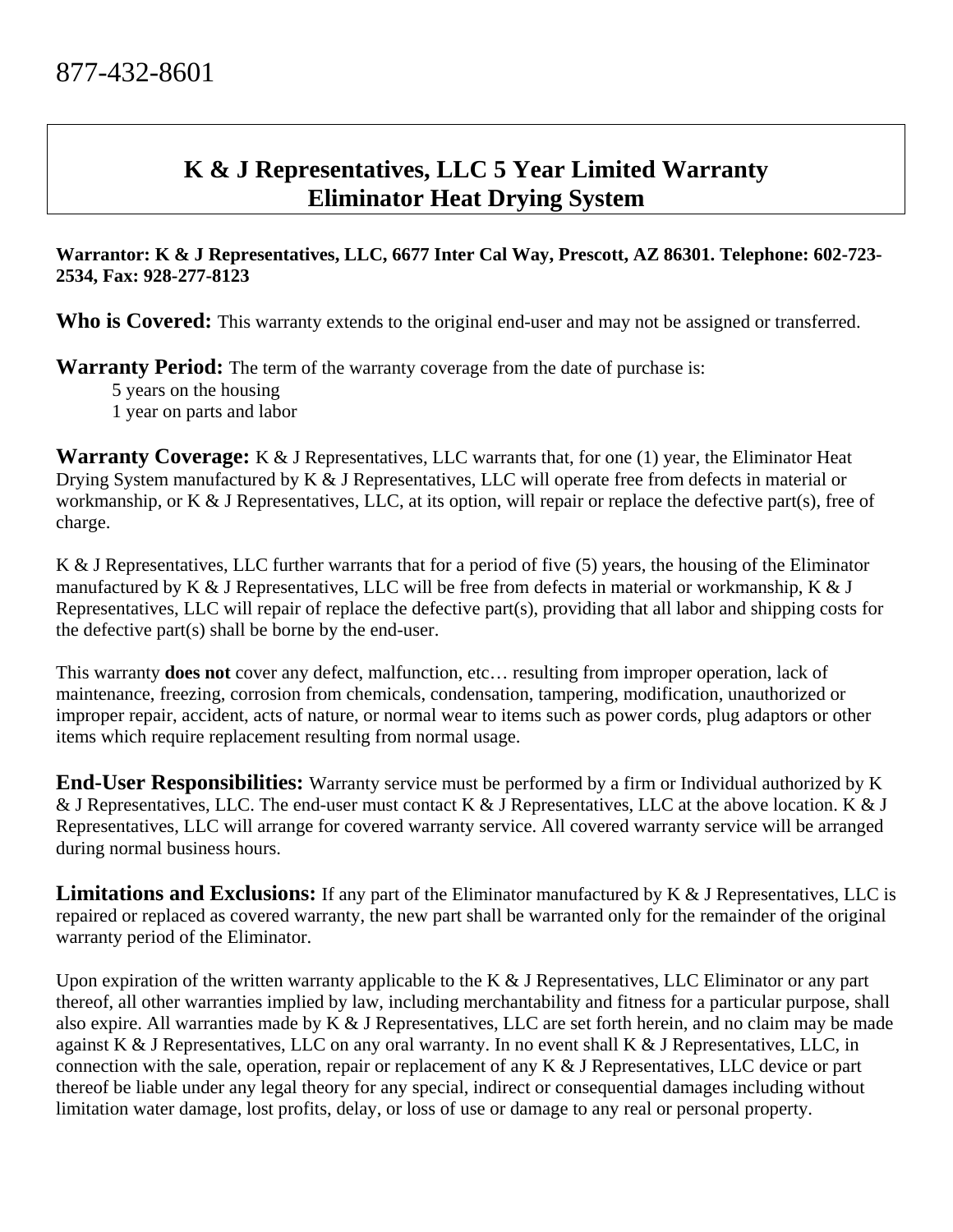Legal Rights: This warranty gives you specific legal rights, and you may also have other rights which vary from State to State.

# **Energ Cary Eliminator**

#### **Operating Your Eliminator**

Unpack & inspect your Eliminator for damage – Do not use if damaged. Check all heating elements to make sure everything works and nothing was damaged from shipping. If damaged from shipping, contact us immediately.

Your Eliminator has one (1) cord for the fan. This is wrapped around the unit. There are four (4) 115volt cords for the heater elements located at the rear of the Eliminator. When looking at the control panel the cord on the left controls heating element #1. The next cord to the right controls heating elements #2. The next cord to the right controls heating elements #3 and the next cord to the right controls heating elements #4.

Each cord is less than 12 amps and can be safely connected to a 15 amp 115v circuit. A 240volt splitter box that is plugged into the dryer 30 amp 240volt circuit can run all the cords and still be within electrical code. You can connect all cords to a 240volt splitter box that is plugged into the range 50 amp 240volt circuit as well.

You must have the cord that controls the fan plugged in or the unit will not operate. None of the heating elements will turn on if the fan is not on. If you block the inlet or the outlet of the unit the heating elements will shut-off or will not turn on. This safety feature insures that proper minimum airflow must be maintained so the heating elements do not overheat. The heating elements also have a temperature breaker that will keep the air in the heater tube from exceeding a certain temperature. Lastly the heating elements have a failsafe that will cause the heating elements to permanently shutdown in the event that all safety mechanisms fail.

#### Temperature Controller

Your Eliminator comes with a state of the art digital temperature controller on 12' of cable. You must plug the temperature controller into the corresponding fitting on the front of the unit.

 Within seconds of turning on the fan you will notice the ambient temperature will appear on the screen of the digital controller.

**Press** the set button once and you will be able to change the temperature from Fahrenheit to Celsius.  $F =$  Fahrenheit

Press the set button again and this is the screen to change the temperature to the high temperature limit you want for your drying area. You should never set the high temperature limit above 120F degrees. Once this temperature is achieved in the airspace your ELE will cycle the heating elements to maintain this temperature.

**Press** the set button again and you will be able to set the differential temperature. This setting will turn the heating elements back on when the temperature has fallen by the number of degrees you set. If you set one degree as differential, then the elements will shut off when the temperature achieves the high limit set temperature and will turn back on when the temperature drops one degree below the high temperature set point.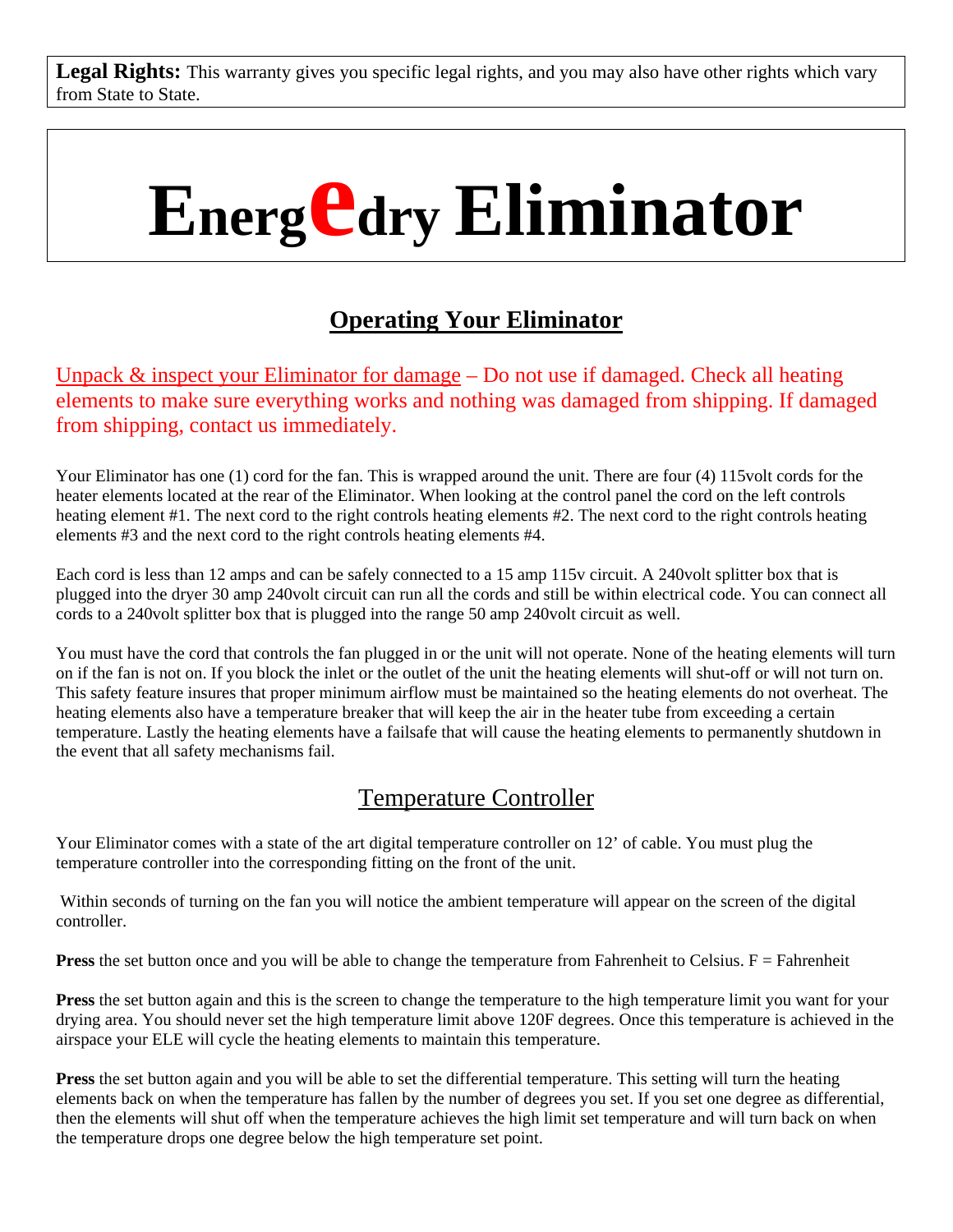**Press** the set button again and you can change the screen from H1 to C1 and back to H1. You must be on the H1 setting or your heating elements will not work.

**Press** the set button again and you will be back at the ambient temperature and this will also activate your settings. Basic Conventional Drying Setup

Always extract as much water as possible before placing any drying equipment.

Place the Eliminator in the area you wish to dry. Each of the power cords on the Eliminator will give you an approximate temperature rise of 22-24F coming out of the Eliminator versus the air temperature coming into the Eliminator. As the temperature in the drying area rises, so will the temperature coming out of the Eliminator. Connecting 3 or 4 cords will heat the airspace faster and may be necessary in colder conditions. Limit the temperature to maximum of 130 degrees Fahrenheit in this setup.

You also can place the Eliminator outside the area you wish to dry. Use 6" Mylar ducting or equivalent non-collapsible ducting. Duct the hot air into the drying chamber or tenting.

#### What about the humid air

Increasing the air temperature will cause an increase in water evaporation. It is important to exhaust the air from the drying area to the outside of the building or into a dehumidifier, thus removing the humid air from the drying area. Without proper ventilation the drying area can become very humid defeating the purpose of using the Eliminator. You can also duct the air in the drying area to the intake of a high temperature LGR dehumidifier using non-collapsible ducting. The VapairVent system is excellent for removing humid air from the drying area. Do not duct out more air than the Eliminator can process or you will have a hard time keeping your set temperature in the drying area.



VapairVent exhausts moist air out through the exhaust fan in a bathroom or laundry room.

#### Using Positive Pressure

You can setup your Eliminator outside the drying area and using 6", non-collapsible ducting and Mylar ducting works great, duct the hot air into the drying area. Do not use more than 10' of ducting and avoid sharp turns or kinks in the ducting. Take the digital temperature controller into the drying area to set the temperature inside the drying area. Setup a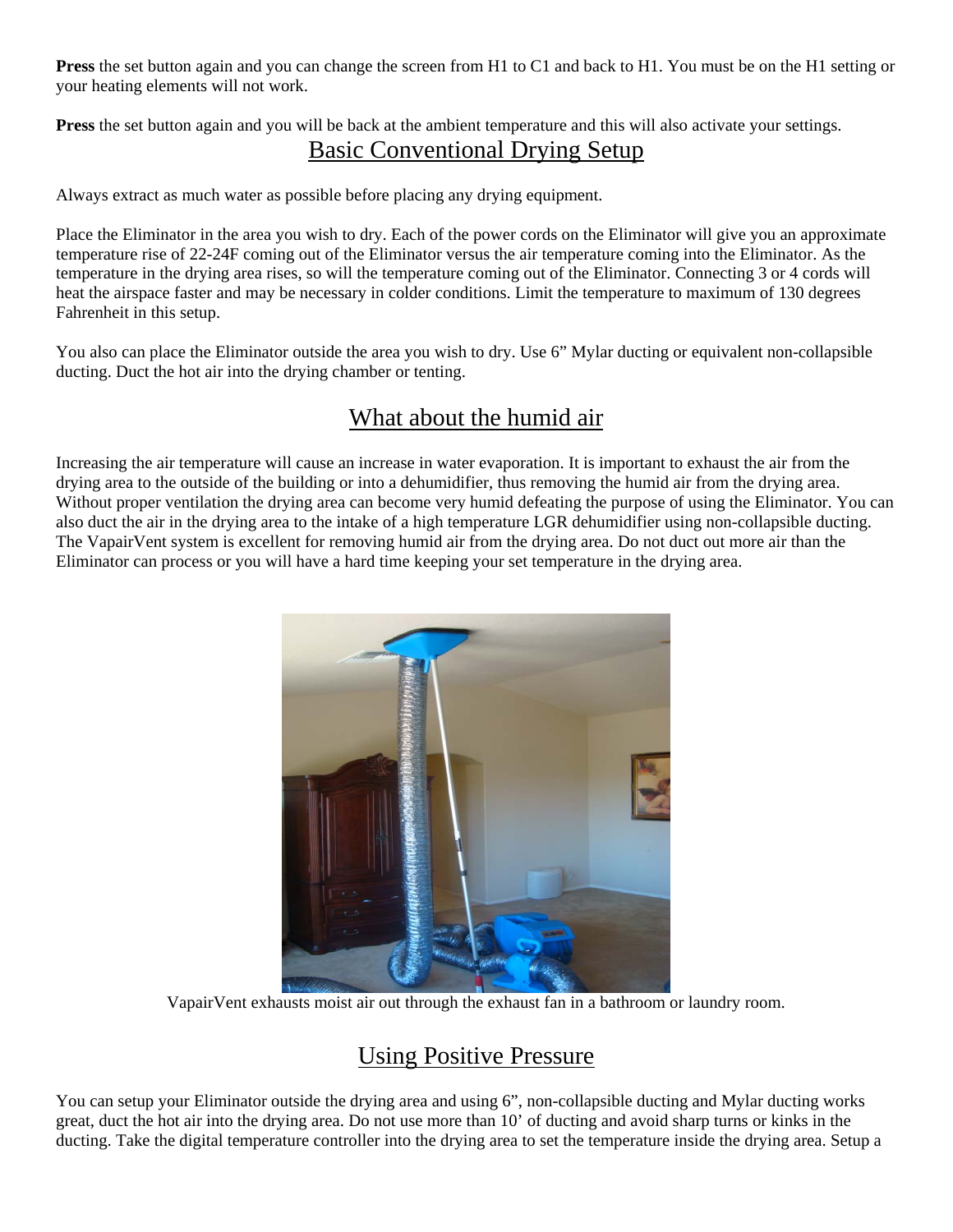positive exhausting of humid air slightly less than the incoming air from the Eliminator. The VapairVent is setup to do this.

If you are drying a room, setup sheet plastic at doorways, vents, etc… Zip poles for great for setting up plastic containments both horizontally and vertically.

#### Wall & Cabinet Drying

Your Eliminator works easily with wall drying systems that attach to an air-mover (whistle or snail style fan). Vent the heated air from the Eliminator into the intake of the air-mover on the non-motor side. The air-mover will then take the heated air and blow it into the wall or cabinet, etc… You can monitor/control the inside temperature of the wall by placing the temperature probe wire from the temperature controller into a small hole. This will monitor temperatures in the wall or cabinets.

You can use contain the cabinets or walls with plastic sheeting and vent the heated air from the Eliminator into the containment. Make sure to place the thermostat sensing cord inside the contained area for accurate temperature control.



Leaning cardboard against the wall allows you to pump hot air in and "Focus" heats the wall.

#### Using a Dehumidifier with your Eliminator

You can place the dehumidifier in the same room with your Eliminator. Make sure that you set the high temperature limit on your Eliminator so that the temperature in the drying area won't exceed the manufacturer's recommended working temperature of the dehumidifier.

You can place your Eliminator and the dehumidifier outside of the drying area. Vent the dehumidifier exhaust into the intake of your Eliminator and then vent your Eliminator into the drying area. This works extremely well on positive pressure drying of contained areas and with wall drying systems.

While the dehumidifier is outside of the drying area you can duct the humid air from the drying area to the dehumidifier. Using high temperature LGR dehumidifiers in this application works great, especially if you cannot vent the humid air out of the building using a bath or laundry vent, clothes dryer vent, etc… Make sure to allow for some makeup air coming into the dehumidifier (pictured below). This blending of air will lower the temperature of the overall air from the drying area and make it easier for the dehumidifier to process the hot humid air.



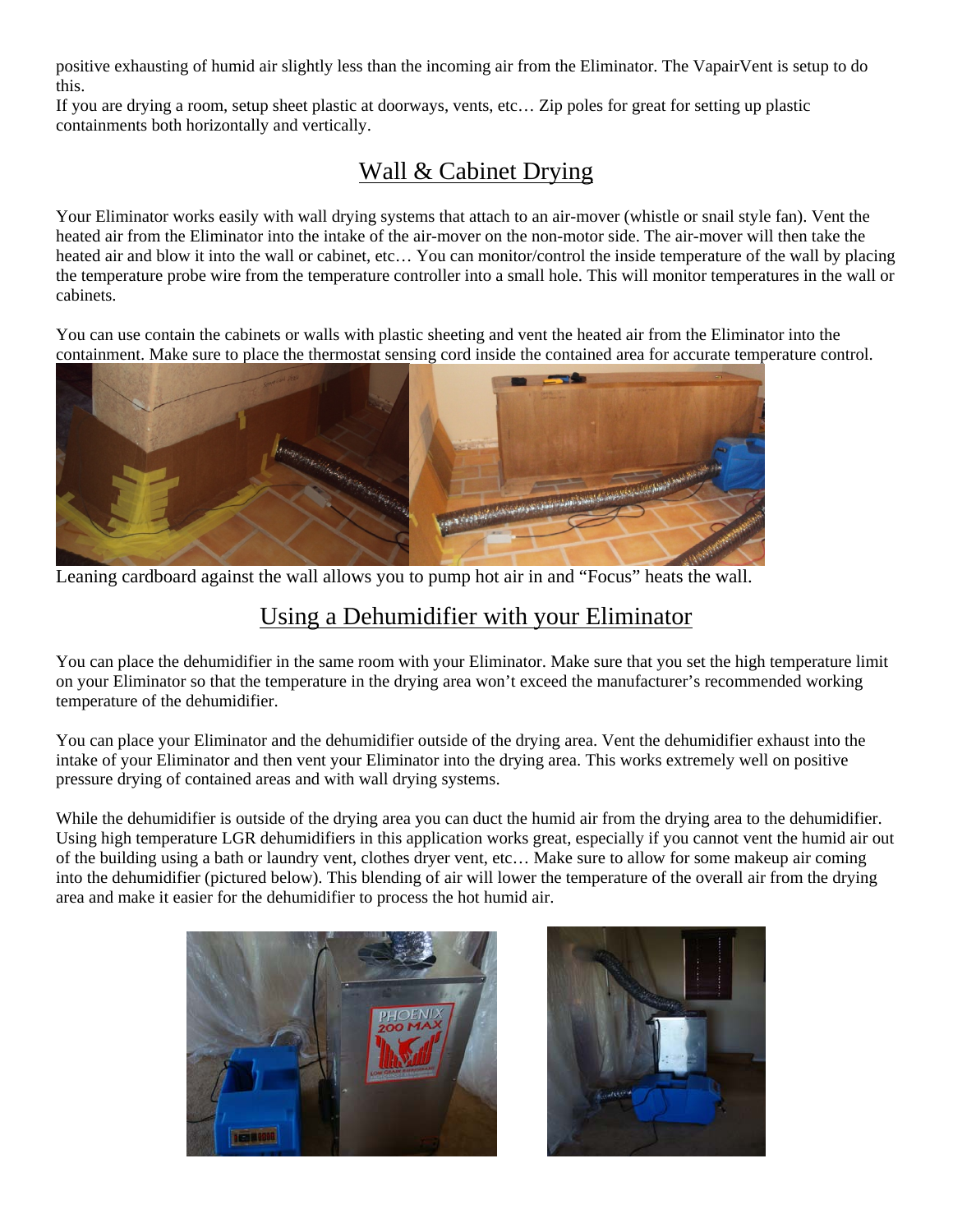#### Depending on the temperature you will be drying, you may want to remove certain items from the area to be heated prior to heating:

- $\checkmark$  Living Plants
- $\checkmark$  Animals, fish, turtles, etc...
- $\checkmark$  Candles, wax, crayons, lipstick and other items that melt
- $\checkmark$  Medicines and vitamins
- $\checkmark$  Software, records, CD's, tapes (audio & video)
- $\checkmark$  Batteries, writing pens
- $\checkmark$  Aerosol cans, fire extinguishers, and all combustible items
- $\checkmark$  Cigarette lighters
- $\checkmark$  All fresh foods, chocolates, carbonated beverages, wines, liquors, artificial sweeteners, canned foods
- $\checkmark$  Oil paintings, acrylics (art work), paintings & pictures
- $\checkmark$  Antique furniture
- $\checkmark$  Computer (towers), printers (anything with ink)
- $\checkmark$  Refrigerator, freezer, ice maker, etc...
- $\checkmark$  Anything you would not leave in your car on a hot summer day
- $\checkmark$  Anything you may suspect that could be affected by heat drying process

#### Things to be cautious of:

- $\triangleright$  Musical instruments (may detune due to expansion & contraction from heat/humidity)
- $\triangleright$  Heat should not be used in or around wine cellars that are stocked
- $\triangleright$  Fire sprinkler systems (usually not set below 155F degrees), keep lots of air movement to blend air if fire sprinklers present. This will avoid heat rising and causing ceiling to be substantially hotter than rest of room. Not a big issue unless you have a lack of air movement.



 $\triangleright$  Use an IR thermometer and measure the material temperature at the fire sprinkler

Don't hesitate to call with questions.

DRI Heat 877-432-8601 Fax: 215-586-2405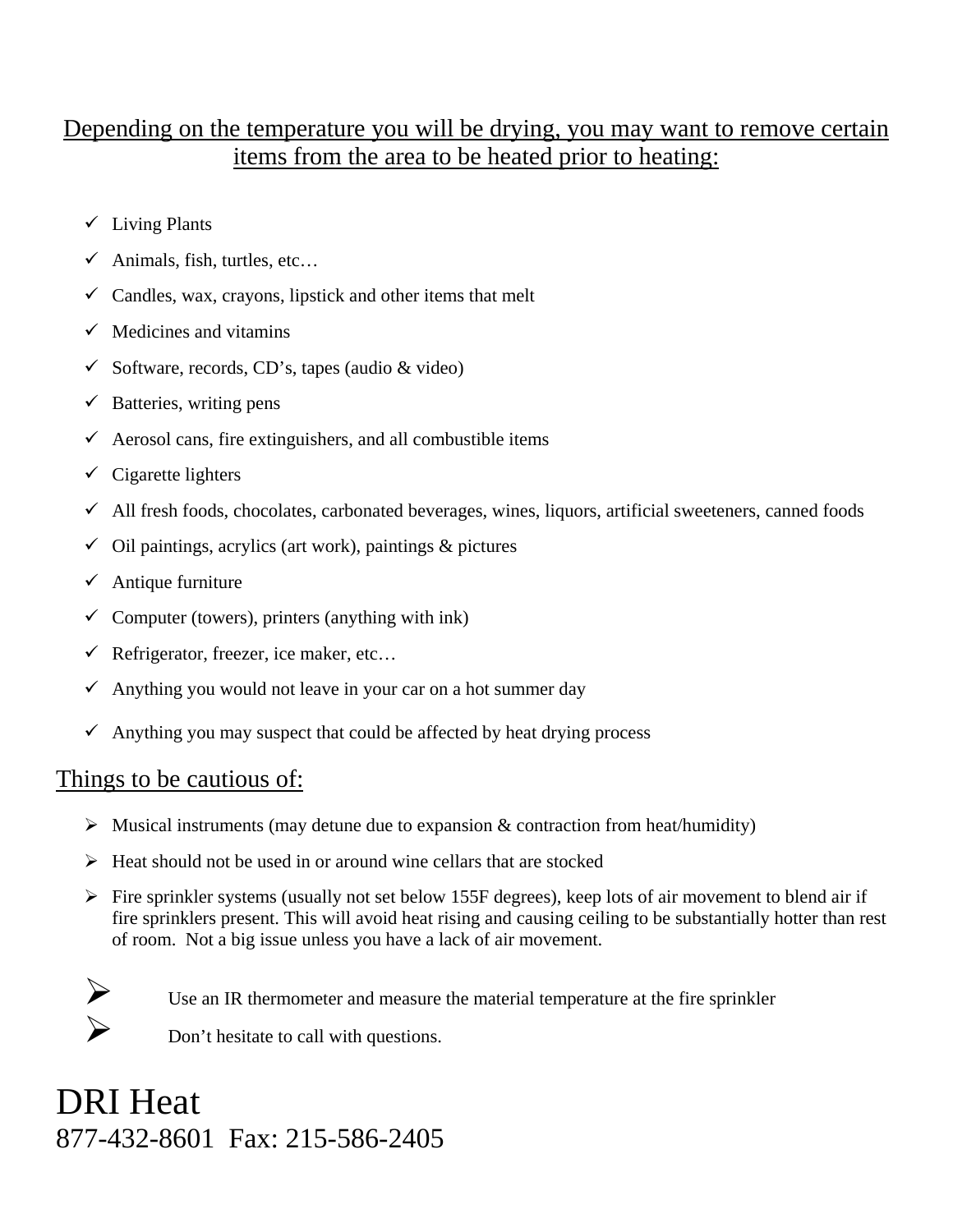### A few pictures on next page